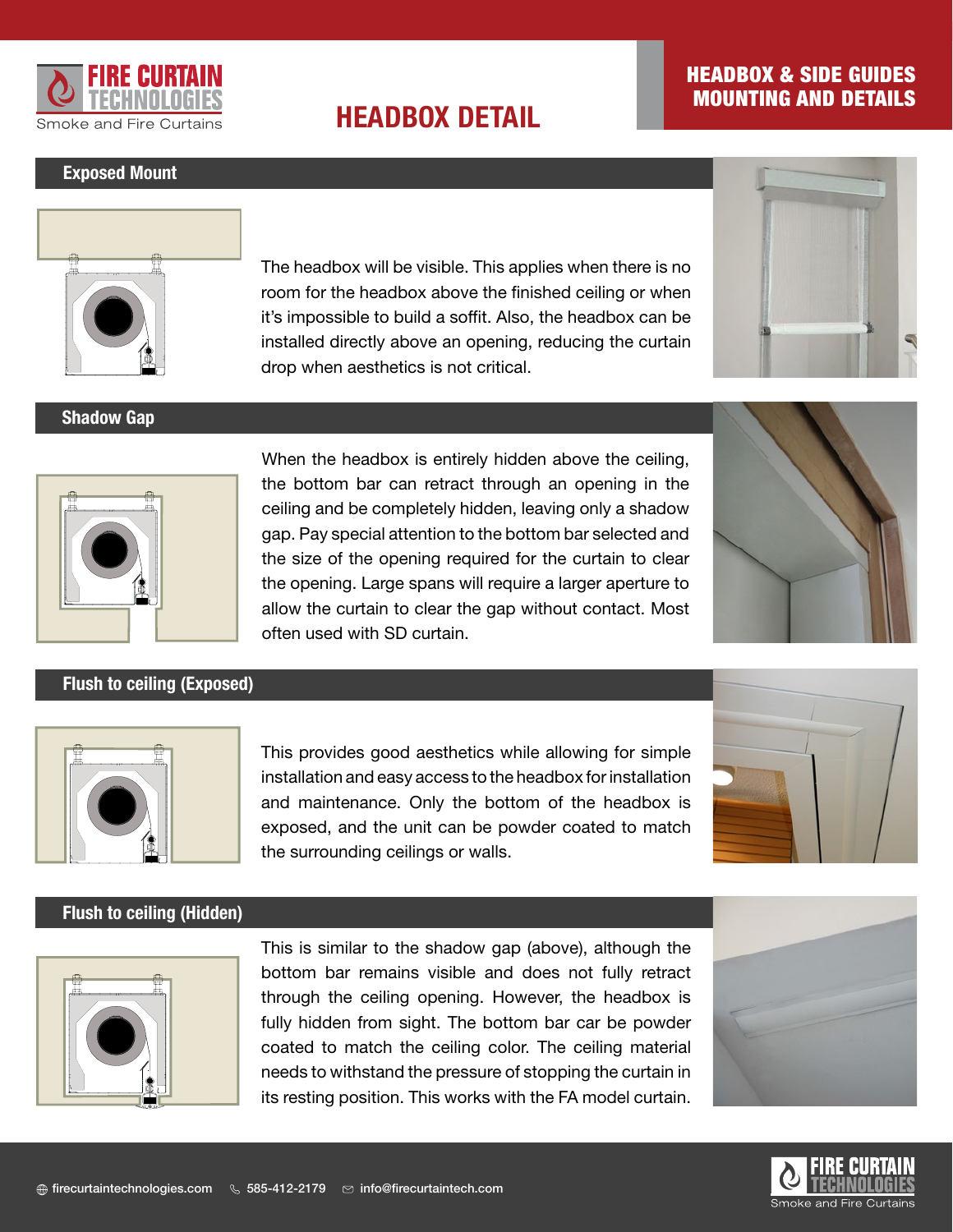

# **HEADBOX MOUNTING**

## HEADBOX & SIDE GUIDES MOUNTING AND DETAILS

### Wall Bracket



This is the most straightforward method of headbox mounting if there is enough wall space above the headbox assembly. The brackets can mount on concrete, CMU, or wood.



#### Overhead Bracket



The headbox can be mounted overhead with or without a bracket. The unit can be attached directly to wood framing or concrete, or suspended from steel beams or a metal framing systems such as Unistrut.